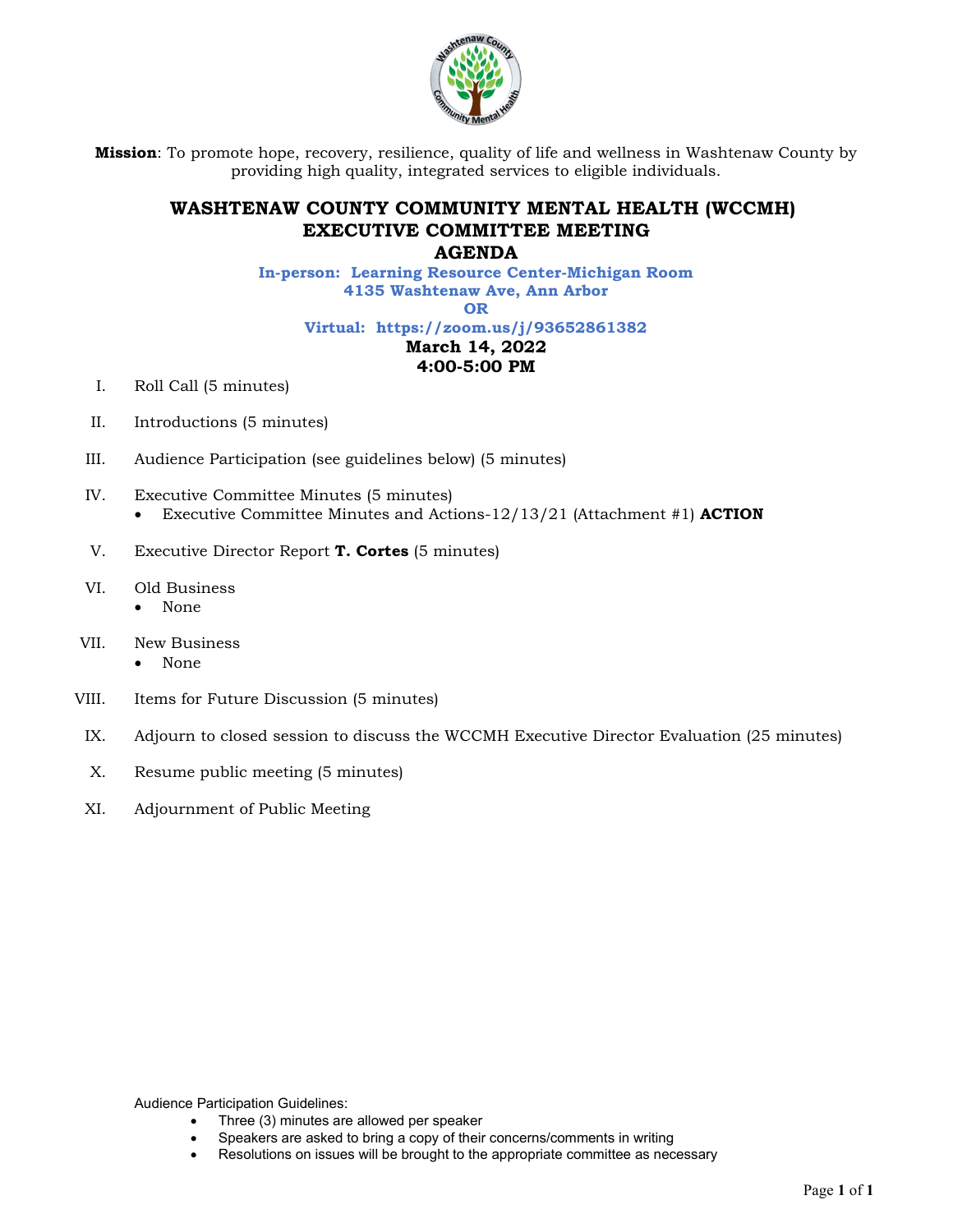# **WASHTENAW COUNTY COMMUNITY MENTAL HEALTH AGENCY (WCCMH) WCCMH EXECUTIVE COMMITTEE MEETING MINUTES** *DRAFT*

## **<https://zoom.us/j/93379257865>**

**December 13, 2021** 

#### **2:30 pm**

K. Walker called the meeting to order at 2:34 pm.

| <b>ROLL CALL:</b>      | S. Antonow attending remotely from Ann Arbor, Washtenaw County, MI<br>A. Dusbiber attending remotely from Ann Arbor, Washtenaw County, MI<br>N. Graebner-Sundling attending remotely from Chelsea, Washtenaw County MI<br>B. King attending remotely from Ann Arbor, Washtenaw County, MI<br>A. LaBarre attending remoted from City of Ann Arbor, Washtenaw County, MI<br>K. Walker attending remotely from Southgate, Wayne County, MI |
|------------------------|-----------------------------------------------------------------------------------------------------------------------------------------------------------------------------------------------------------------------------------------------------------------------------------------------------------------------------------------------------------------------------------------------------------------------------------------|
| <b>MEMBERS ABSENT:</b> | None                                                                                                                                                                                                                                                                                                                                                                                                                                    |
| <b>STAFF PRESENT:</b>  | T. Cortes, M. Harding, N. Phelps, R. Dornbos, S. Ray, H. Linky, K. Snay,<br>K. Diebboll, L. Gentz, S. Amos O'Neal                                                                                                                                                                                                                                                                                                                       |
| <b>OTHERS PRESENT:</b> | L. Lutomski, M. Creekmore, K. Homan, G. Nelson, B. Higman                                                                                                                                                                                                                                                                                                                                                                               |
| Introductions          |                                                                                                                                                                                                                                                                                                                                                                                                                                         |

- None
- II. Audience Participation
	- None
- III. Executive Committee Minutes and Actions
	- Executive Committee Minutes and Actions from 6/14/21 were reviewed (Attachment #1).

## **MOTION BY B. KING, SUPPORTED BY N. GRAEBNER-SUNDLING TO APPROVE THE MINUTES AND ACTIONS OF THE JUNE 14, 2021 WCCMH EXECUTIVE COMMITTEE MEETING.**

## **ROLL CALL VOTE:**

|                          |                    |                 | <b>NOT PRESENT</b><br>AT TIME OF |
|--------------------------|--------------------|-----------------|----------------------------------|
| <b>ANTONOW</b>           |                    | <b>DUSBIBER</b> | VOTE                             |
| <b>GRAEBNER-SUNDLING</b> |                    | <b>KING</b>     |                                  |
|                          | <b>NOT PRESENT</b> |                 |                                  |
|                          | AT TIME OF         |                 |                                  |
| <b>LABARRE</b>           | VOTE               | <b>WALKER</b>   |                                  |

#### **MOTION CARRIED**

- IV. Discussion Items
	- None
- A. LaBarre joined the meeting at 2:34pm
- A. Dusbiber joined the meeting at 2:38pm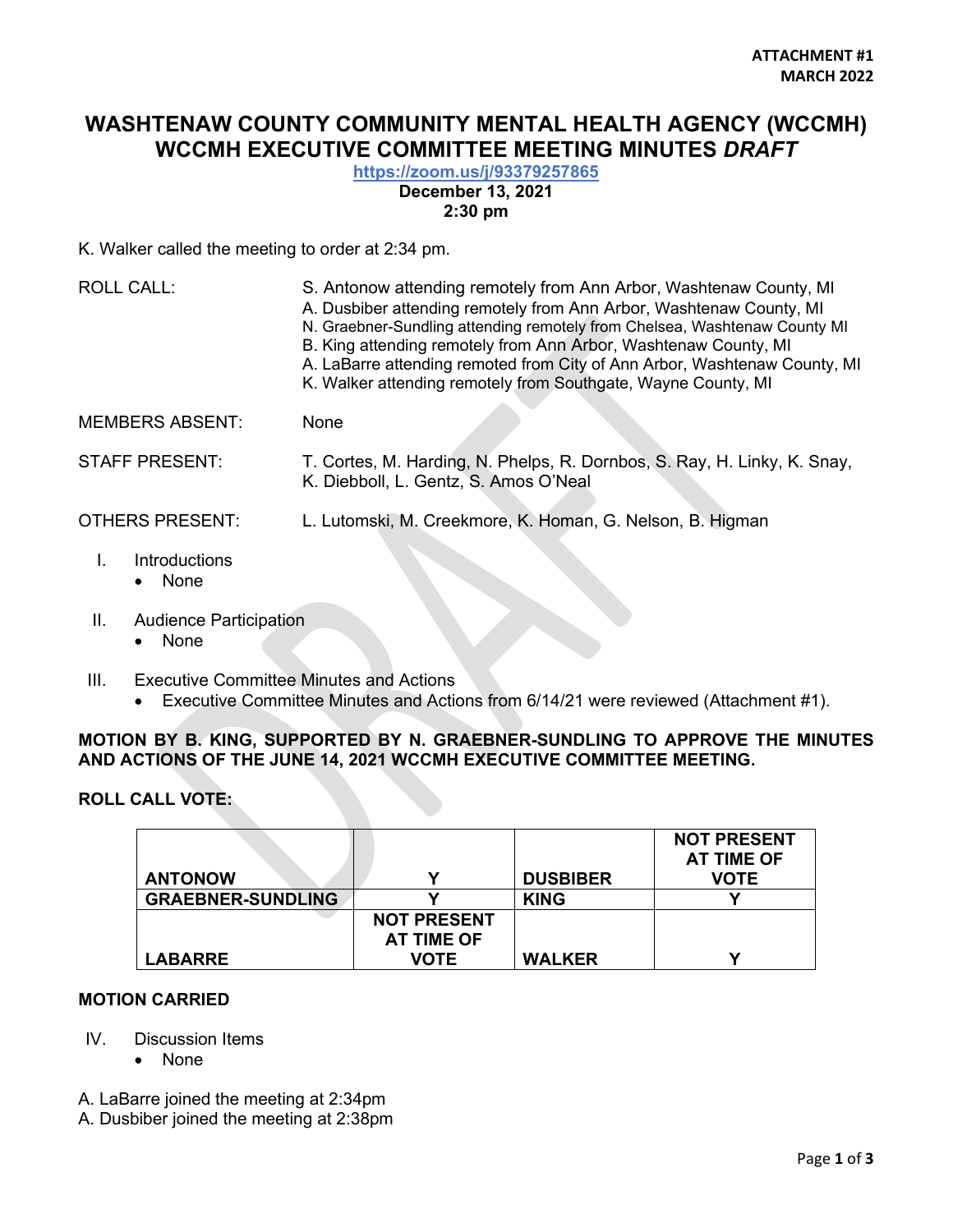### V. Old Business

- CCBHC Update
	- o M. Harding presented the CCBHC Update to the committee.
- VI. New Business
	- WCCMH 2022 Annual Board/Committee meeting schedule discussion (Attachment #2)
		- o T. Cortes discussed the proposed meeting schedule for the 2022 year.
		- o October meetings should be rescheduled due to October County holiday.
		- o The Program-Quality and Budget-Finance Committees will now be combined meetings for FY2022 and will be called Quality-Finance Committee.
	- WCCMH 2022 Annual Board Calendar
		- o T. Cortes discussed the WCCMH 2022 Annual Board Calendar (Attachment #3).
	- WCCMH Board Member terms expiring on March 31, 2022.
		- $\circ$  K. Walker stated the following members will be up for reappointment. R. Dornbos will be contacting the members soon to work on their reappointments.
			- **B. King-Community Member**
			- A. LaBarre-Board of Commissioners Representative
			- A. Rooks-Community Member
			- K. Scott-Secondary Consumer
	- WCCMH Executive Director Evaluation Discussion
		- o The process for the Executive Director evaluation was discussed.
		- $\circ$  Request for R. Dornbos to send out the goals from last year to the WCCMH Board. Executive Committee would conduct the evaluation in January 2022 and make a recommendation to the full board.
		- o Suggestion to use the SWOT template for evaluation.
	- Bylaw Changes
		- o The Bylaw Changes (Attachment #4) were discussed with the committee.
		- o This document will be brought to the December 17, 2021 WCCMH Board meeting for approval. Once the WCCMH Board approves then it goes to the Washtenaw County Board of Commissioners for final approval.

#### **MOTION BY A. DUSBIBER, SUPPORTED BY S. ANTONOW TO APPROVE THE WCCMH BYLAWS AS PRESENTED.**

#### **ROLL CALL VOTE:**

| <b>ANTONOW</b>           | $\checkmark$ | <b>DUSBIBER</b> |  |
|--------------------------|--------------|-----------------|--|
| <b>GRAEBNER-SUNDLING</b> |              | <b>KING</b>     |  |
| <b>LABARRE</b>           |              | <b>WALKER</b>   |  |

#### **MOTION CARRIED**

- Strategic Planning Process Discussion (Attachment
	- o M. Harding and T. Cortes discussed the Strategic Planning Process with the committee.
	- o The consolidated information will be reviewed by CMH staff and will bring back to Executive Committee to review at their next meeting.
	- $\circ$  Suggestion to bring the CHRT and Unite documents to the WCCMH Board for the December meeting.